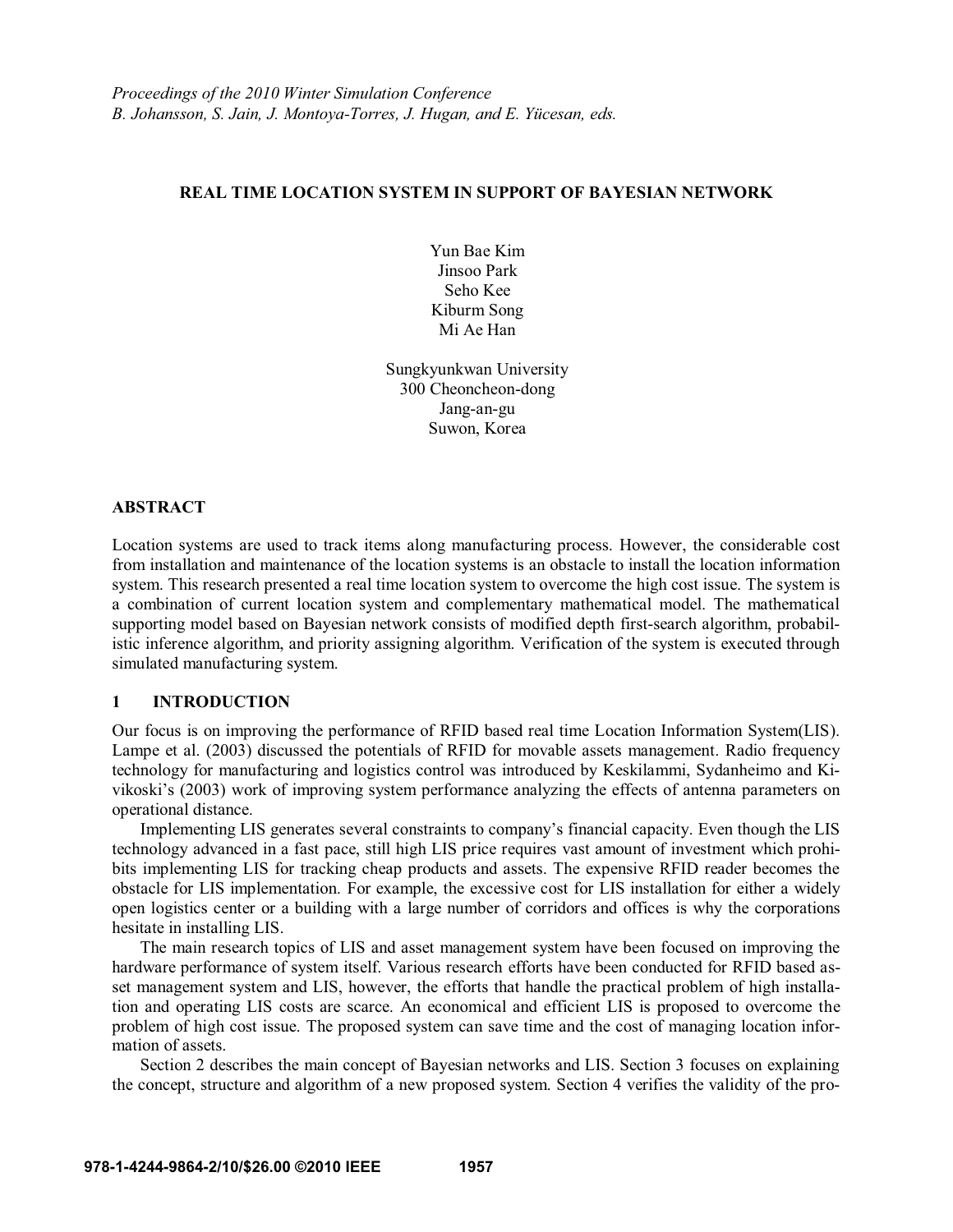posed system via applying it to a simulated manufacturing system. Lastly, section 5 concludes the proposal and presents future topics.

# **2 REVIEW OF BASIC CONCEPTS**

#### **2.1 Bayesian Network**

A Bayesian network is a probabilistic graphical model that relates a set of random variables and their conditional independencies via a directed acyclic graph (DAG). The nodes represent random variables in Bayesian sense; the unconnected nodes are conditionally independent of each other.

Consider a Bayesian network for a set of random variable  $X = \{X_1, X_2, ..., X_n\}$ . The network X consists of network structure  $S$  which represents the conditional independence relationship among the variable and the set of probability distribution  $P$ , these  $S$  and  $P$  decide the joint probability distribution of The structure S is DAG and has a 1-to-1 mapping relation with variable set X. Let  $X_i$  be a node of network,  $Pa_i$  be the parent node of each node. All the nodes not connected to each other are conditionally independent. Then the joint pdf of  $\chi$  can be written as equation (1).

$$
p(X) = \prod_{i=1}^{n} p(X_i | Pa_i)
$$
 (1)

The exact inference of Bayesian network is known to be an NP-hard problem. Approximation methods using Monte Carlo simulation also have NP-hard complexity. Some efficient algorithms exist to solve the exact inference in restricted classes of networks. In general, estimating inference for Bayesian networks with many nodes is intractable. Thus, developing heuristic algorithm is the general approach to estimate inference.

## **2.2 Real Time Location System**

## **2.2.1 Basic Concept**



Figure 1: Basic elements of real time location system (Malcik 2009)

Real time location system uses location information of assets to identify, track, control, analyze and manage. Real time LIS attaches or imbeds inexpensive tags into assets to identify and track. Figure 1 explains the basic elements of a real time location system consisting tags, location sensor, location engine and software.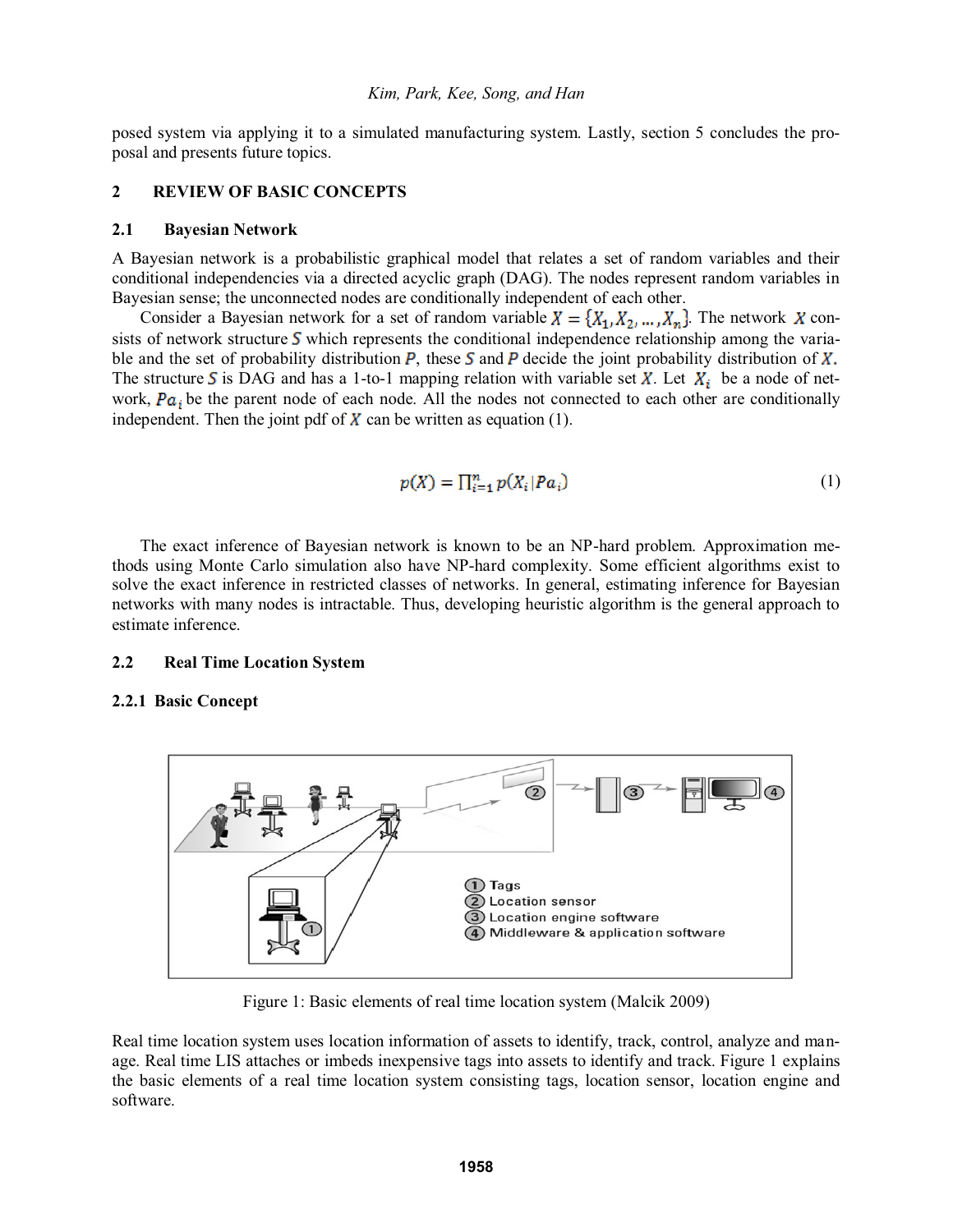## *Kim, Park, Kee, Song, and Han*

Tag is a small device for location identification. Location sensor, which has specific location information, traces tags. Location engine decides the location of tags by exchanging information with location sensor, and then reports the tag's location to middleware and software. Middleware, which is a software for real time LIS elements (tag, location sensor, location engine), provides information to software which controls the whole system. Software is the IT system to implementing LIS, exchanging information with middleware, the backbone of the system. These elements can be distributed into multiple systems. The basic characteristics of real time location system are application area, response speed and the accuracy which is used for classification standard. Existing real time LIS is classified into two ways; point based and location based. Figure 2 shows two categories of LIS.



Figure 2: Point based system and location based system

The point based system, the most expensive LIS, is consisted of multiple sensors and tags. It uses three dimensional coordinates to identify the very accurate location of objects and report the location of the objects in three dimensional coordination.

The location based system is less expensive one compared to point based, consisting of locater which identifies location of objects and beacon signal which sends information to a reader. It reports the location of the objects in a rough way compare to point based (for example, "the object is in zone  $2$ ").

# **3 ALTERNATIVE REAL TIME LOCATION SYSTEM**

# **3.1 Proposal of Alternative System**

The proposed system in this paper is partially substituting existing LIS with a mathematical one. It still maintains the concept of existing LIS, however it handles the issues of high expenditure for implementing and operating LIS by mathematical models.

The goal of proposed system is to achieve the economical efficiency, so it can be used practically in a real situation. In the proposed system, we adopt the concept of location based system, and a Bayesian network for the mathematical model's reference to overcome the issues of high expenditure of implementing and operating LIS. In a nutshell, the proposed system is an integration of classical real time LIS and probabilistic real time LIS.

# **3.2 Framework of Alternative System**

Figure 3 shows framework of the proposed system. Location based real time LIS, Bayesian network, and integration system are the three subsystems of the proposed system. Location based system covers the area where RFID based LIS is installed, and the Bayesian network controls the location information probabilistically via mathematical model for non RFID area (NRA). Integration system is the backbone of the proposed system whose role is exchanging information between location based LIS and Bayesian network.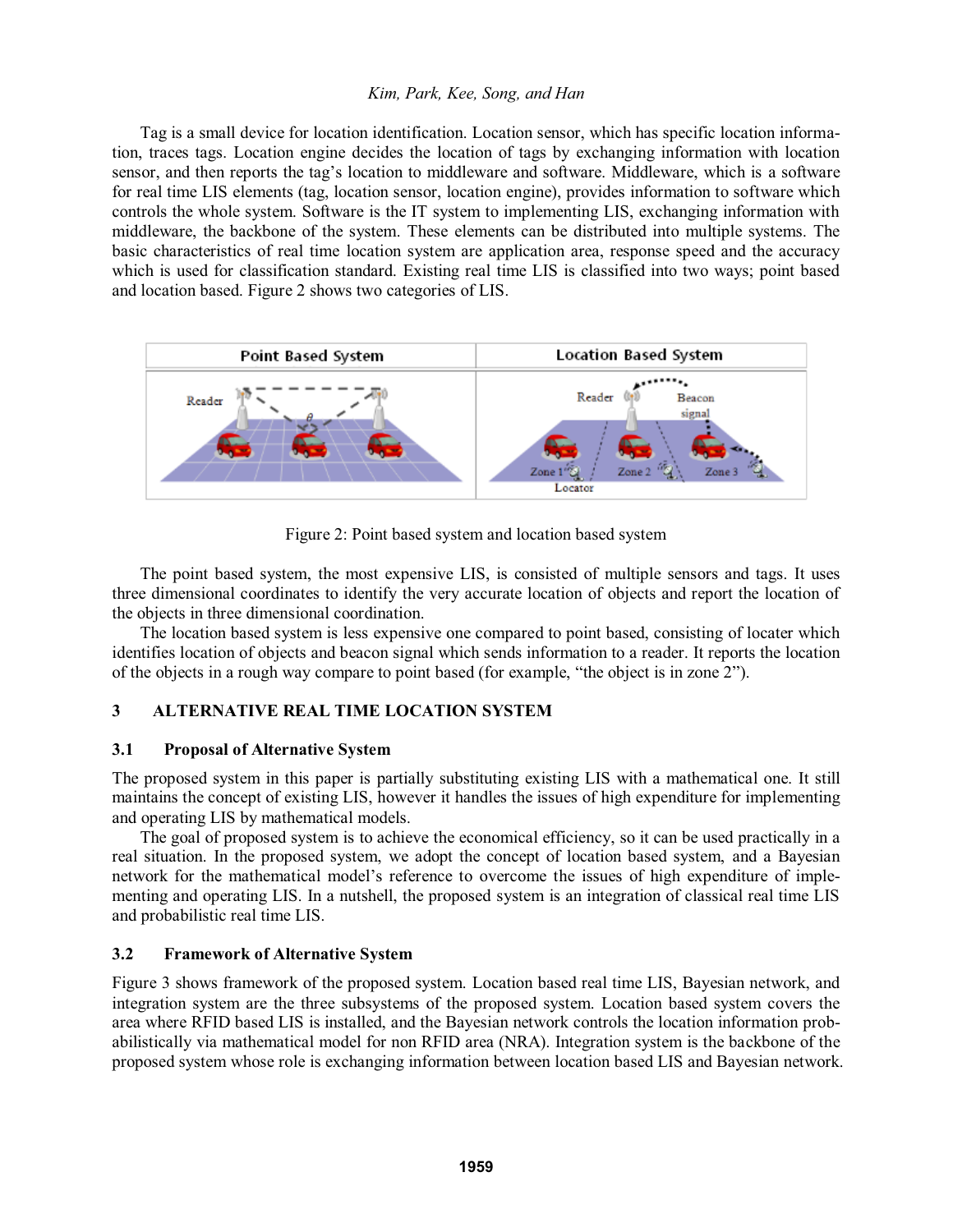



Figure 3: Framework of alternative system

All the objects that transit through location based LIS area have RFID tags. Each object sends beacon signal through RFID tag that will be stored and managed in integration system. Bayesian network, containing an algorithm for location inference, covers NRA. Estimated location information by algorithm is also stored and managed in integration system.

Consequently, the role of integration system is managing the object's location information, via storing and combining, from RFID installed area and Bayesian network of NRA efficiently and accurately. However, we need a process to verify the real location of the objects due to the probabilistic nature of the ob ject's location information from NRA. To guarantee this, we need close contact with operators at the NRA area. We also need to update the verified location information fast and accurately.

# **3.3 Algorithms for Inferring Location**

The location estimating algorithm at NRA starts when the beacon signal from an object's tag is not reported for certain amount of time. Absence of beacon signal for fixed amount of time implies the object left the RFID area for NRA area.

Objects that moved to NRA area carried location reporting history from RFID area since it passed the RFID installed area. The location estimating algorithm at NRA area starts from the object's last position of RFID area, since the last position affects and decides location changes in NRA area significantly.

Once the last position in RA area is available, LIS for NRA area searches all the possible routes objects can take. The modified depth first search (MDFS) algorithm is used to find all routes. Residing probability is the chances of objects take certain route or reside in a certain node. Calculating residing probability process using probabilistic estimation algorithm for all the possible routes in NRA area is followed. Residing probability for all the possible routes and its status can be obtained by using modified depth first search algorithm and probabilistic estimation algorithm. Residing probability for each status can be obtained by treating residing probability for each route as weights. Prioritizing objects location can be assigned by sorting the residing probability in ascending order.

Figure 4 shows the steps of location inferring algorithm.

# **3.3.1 Modified Depth First Search Algorithm**

Depth first search algorithm is generally used for searching routes in graph; however it is not directly applicable for our situation. Since depth first search algorithm visits the entire node once, it is not possible to reflect all the inflow from parent nodes if a child node has more than two parent nodes. This issue prevents from considering all the possible routes to aggregate residing probability of each status. Modifica-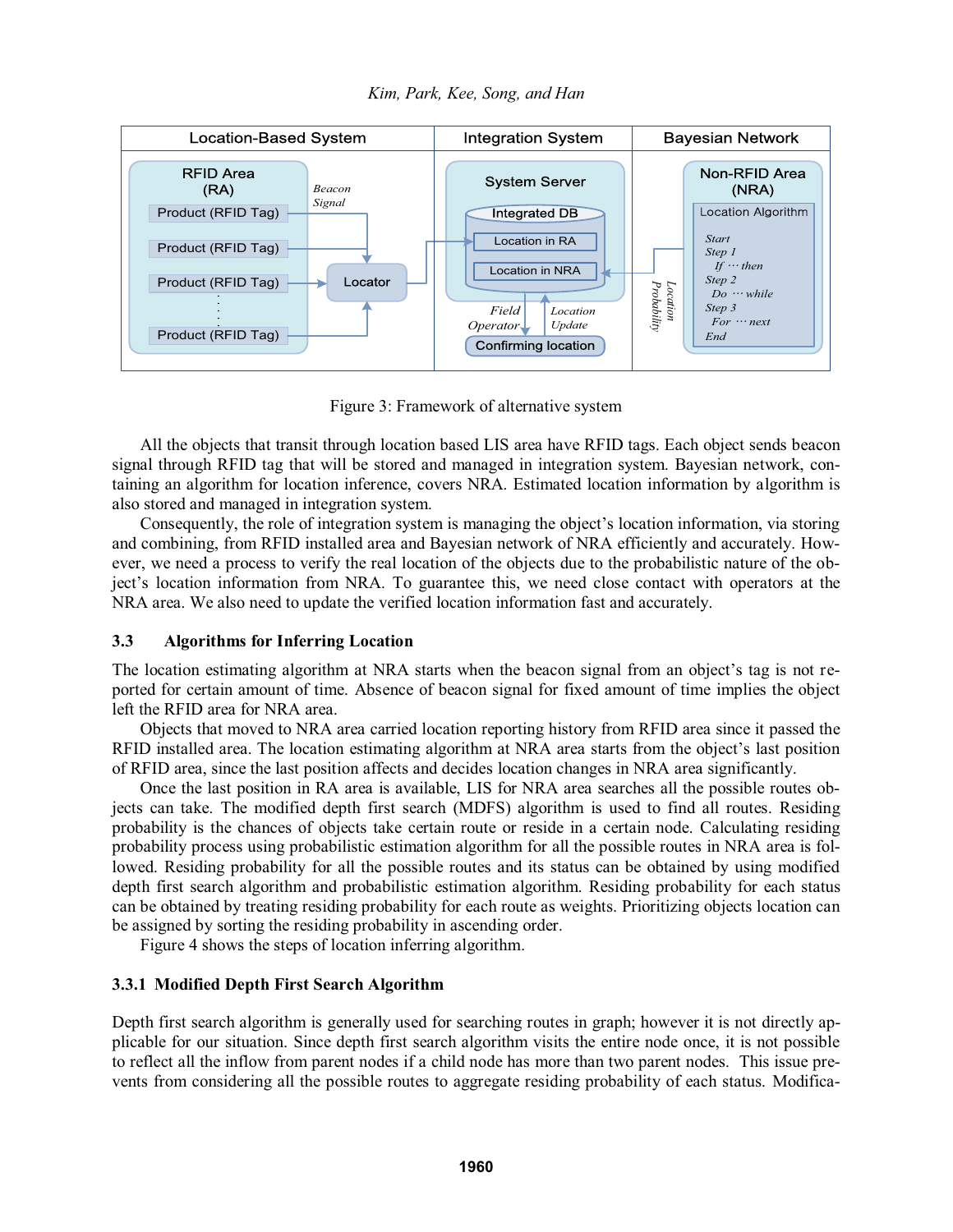### *Kim, Park, Kee, Song, and Han*

tion is needed in depth first search algorithm to make it possible to re-search nodes with more than two inflows. We handle this issue by assigning rank attribute to each node.



Figure 4. Flow chart of location inferring algorithm

 Figure 5 displays a simple graph search example of using modified depth first search algorithm. Route A-B-D searched in (a), node D is initialized again in (b). This initialization enables to search node D again in (d) even node C is searched in (c). Each node has transition probability to child node. Product of each node's transition probability in certain route is residing probability of the route; this will be used as residing probability weights in probability estimation algorithm for a route in next section. Values next to link in Figure 4 represent transition probability from a parent node to a child node. Possible routes are A-B-D and A-C-D, residing probability for each route is  $0.6 \times 0.1 = 0.06$  and  $0.4 \times 1 = 0.4$ , respectively.



Figure 5: Example of modified depth first search algorithm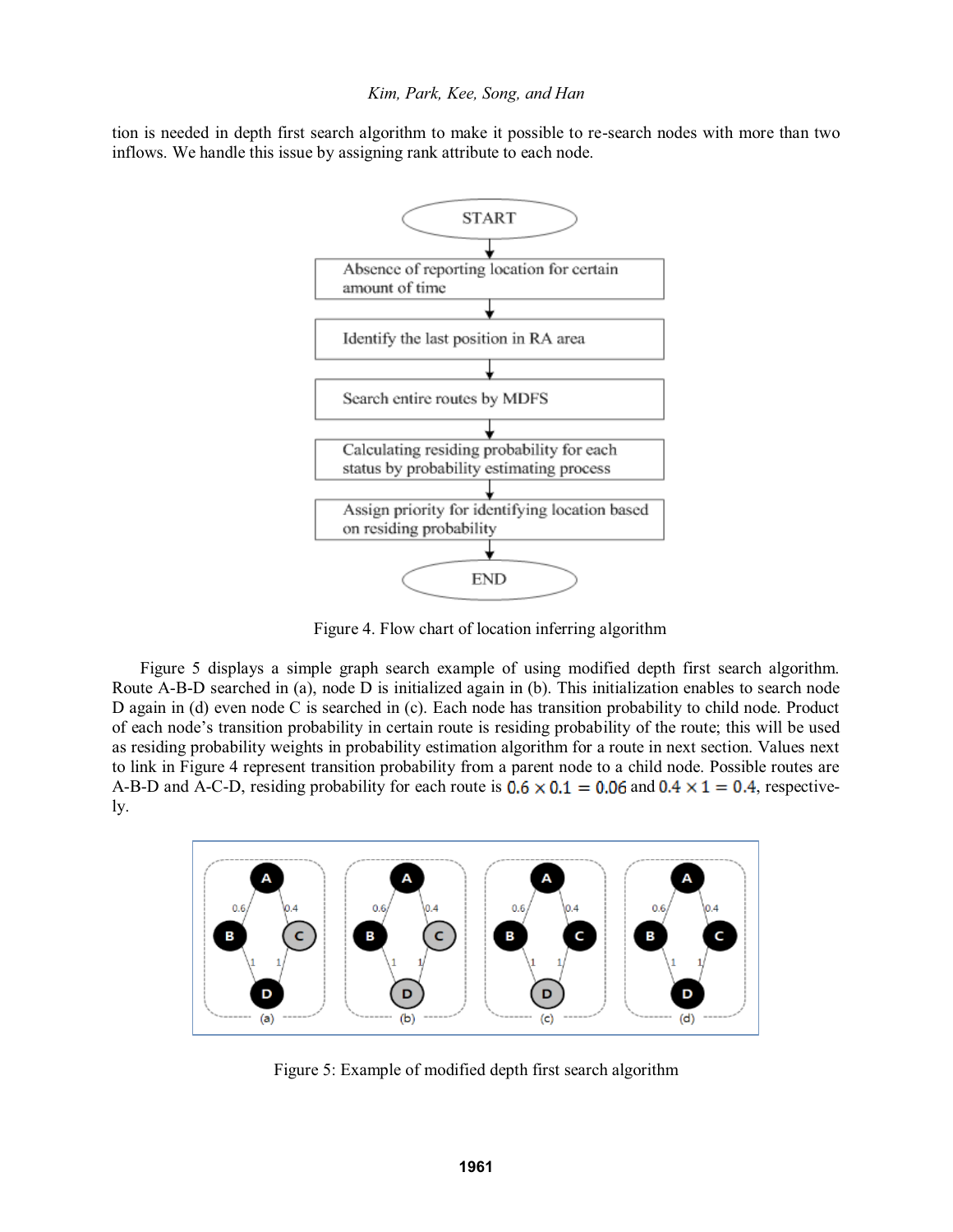#### **3.3.2 Algorithm for Inferring Probability**

After modified depth first search algorithm completed searching all the possible routes, then it must calculate residing probability of each node in all routes. Calculating residing probability by probability estimation algorithm is discussed in this section.



Figure 6: Concept of inferring probability

Figure 6 is a simple graph to explain the probability estimation algorithm. Node 0 is the objects' last position reported in RA area, node 1, node 2, and node 3 are the possible positions that objects can take in the NRA area. Define random variables of Figure 5.

- $X_i$ : time stayed in node  $i$
- $Y_i$  time needed to leave node i
- $L$ : location of object
- $t$  : given time

Equation (2) can be formulated from the definitions.

$$
Y_i = \sum_{i < j} X_i \tag{2}
$$

From Figure 6, residing probability for each node of all routes can be classified into three cases. The first case is when an object status is movable and resides in the nearest node. For this case, only the upper bound of available area for object next position should be considered. Object should be in node 1 during the given time **t** for identifying location of an object.  $Y_1$  should be bigger than given time **t** for an object reside in node 1. Since node 1 is the first one, constraint can be simplified.

If an object status is movable and resides in the furthest node, the lower bound of available area for the object's next position should be considered. Object should be in node 3 during the given time  $t$  for identifying location of an object.  $Y_2$  should be less than given time  $t$  for an object residing in node 3. Since node 3 is the last one, constraint can be simplified.

For the third case, the lower and upper bound of available area for object next position should be con-j sidered. If an object resides in node 2 at time  $t, t$  should be bigger than  $Y_1$  and not bigger than  $Y_2$ . Thus, residing probability for each node should be calculated using conditional probability.

Above three cases can be written as equation (3).

$$
Pr(L = i) = \begin{cases} Pr(Y_i > t) & (for min.i) \\ Pr(Y_{i-1} \le t) & (for max.i) \\ Pr(Y_i > t | Y_{i-1} \le t) Pr(Y_{i-1} \le t) & (o/w) \end{cases}
$$
(3)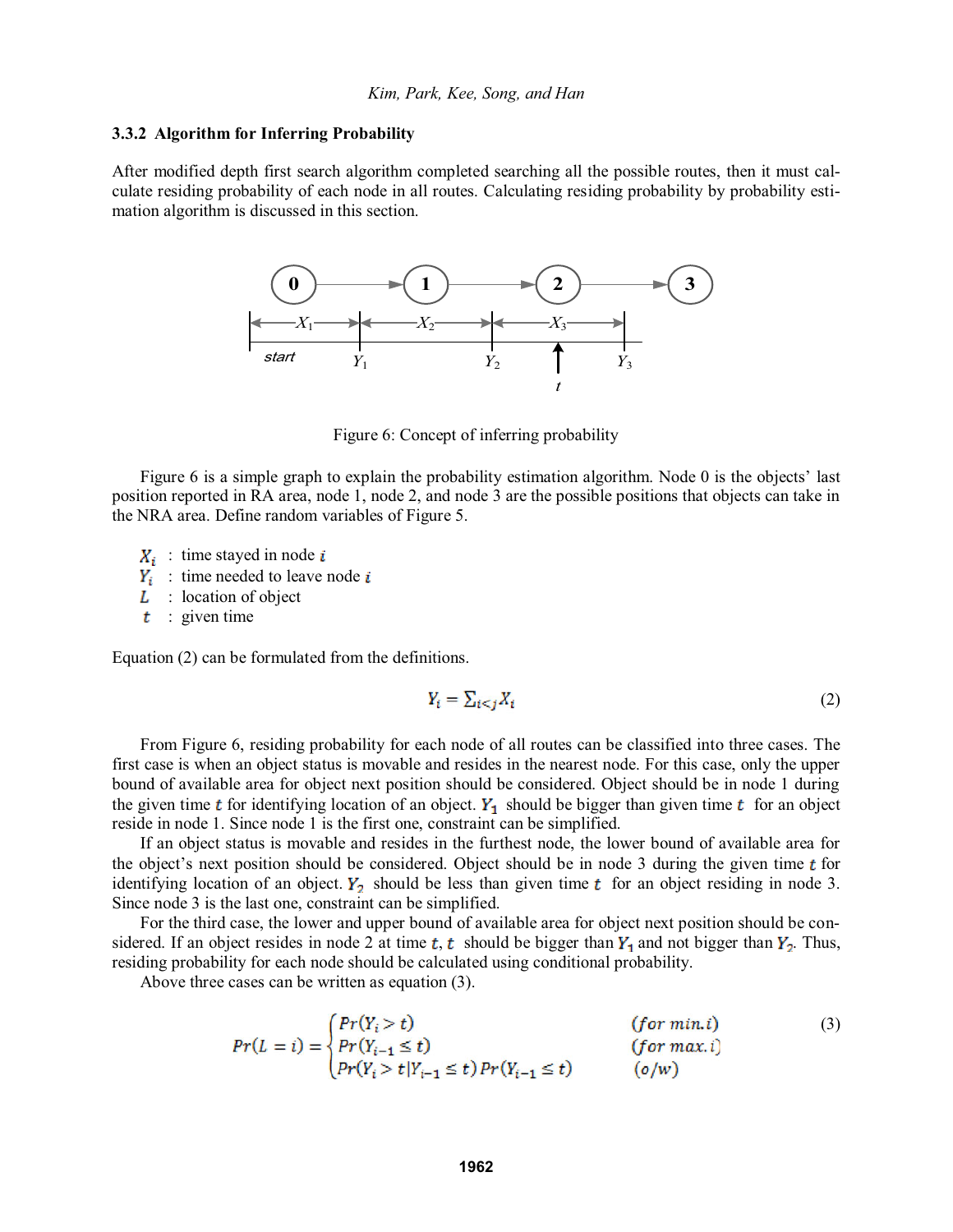Residing probability for each node of all possible routes can be calculated using equation (3) and will be used by the priority assigning algorithm in next section.

## **3.3.3 Algorithm for Determining Priority**

Final residing probability for each node should be calculated with all the possible routes available and residing probability of each route and node. Total residing probability for each node is the sum of residing probability for each node using residing probability for each route as weights. Total residing probability for node *i* can be calculated as follows. Let  $L_i$  be total residing probability for node *i*, path, be residing probability for path j,  $L_{j,i}$  be residing probability for node i in path j.

$$
L_i = path_j \times L_{j,i} \tag{4}
$$

Let **L** be a set of  $L_i$  's from equation (4) and define rank as

 $Rank(i)$ : node of  $i^{th}$  high residing probability.

Prioritizing residing probability is possible as:

$$
Rank(1) = \max L \tag{5}
$$

$$
Rank(i) = \max\{L/Rank(j < i)\}\tag{6}
$$

Probabilistic location information of an object can be verified based on above process. Proposed system assigns the location identifying priority with probabilistic location information, and then reports location information based on priority.

## **4 VERIFICATION**

## **4.1 Experimental Design**

We applied our proposed system to a simulated manufacturing system which is simplified as a graph in Figure 7. The simulated manufacturing system has twelve processes. Process 1 is the obligatory one and the rest eleven processes are complementary repairing processes. Since our proposed system starts with the known position of obligatory process, assume that the process 1 as the last position of the obligatory process.

Numbers in node represent process in Figure 7. For example, node 1 implies process 1. Values next to link mean probability of representing the case of child node is true if parent node is true. Assume zero for the probability of connecting to a false child node if parent node is true. To guarantee the random duration of time spent at a node, exponential distribution with the parameter as node number times 0.05 is used; that is, pdf of node 2 is defined by  $f(x) = 0.1e^{-0.1x}$ .

# **4.2 Application and Results**

Assume process 1 is the last position of obligatory process as we discussed previously. All paths originating from node 1 are searched and residing probability for each path using transition probabilities between nodes is calculated. All paths and residing probabilities at time *t* **= 5** are in two left columns of Table 1.

Next step is calculating object's residing probability for each path and node. The calculated results are in two middle columns of Table 1.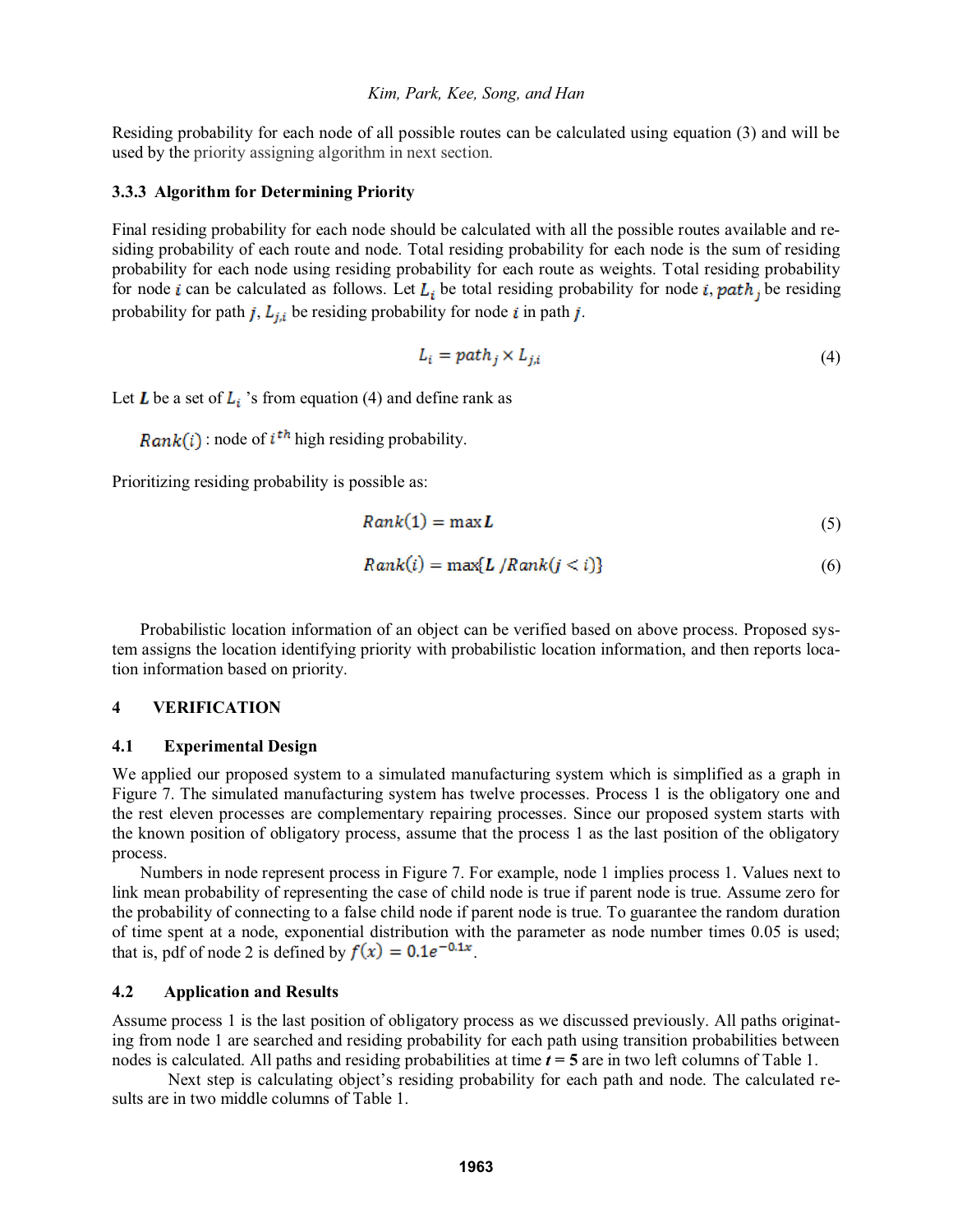

Figure 7: Graph generated by virtual manufacturing system

| path         | path probability<br>(a) | node probability |                 | node prob. based on<br>path prob. |        |
|--------------|-------------------------|------------------|-----------------|-----------------------------------|--------|
|              |                         | 2nd node<br>(b)  | 3rd node<br>(c) | $a^*b$                            | $a^*c$ |
| $1 - 2 - 6$  | 0.06                    | 0.6065           | 0.3935          | 0.0364                            | 0.0236 |
| $1 - 2 - 7$  | 0.14                    | 0.6065           | 0.3935          | 0.0849                            | 0.0551 |
| $1 - 3 - 7$  | 0.09                    | 0.4724           | 0.5276          | 0.0425                            | 0.0475 |
| $1 - 3 - 8$  | 0.18                    | 0.4724           | 0.5276          | 0.0850                            | 0.0950 |
| $1 - 3 - 9$  | 0.03                    | 0.4724           | 0.5276          | 0.0142                            | 0.0158 |
| $1 - 4 - 8$  | 0.04                    | 0.3679           | 0.6321          | 0.0147                            | 0.0253 |
| $1-4-10$     | 0.02                    | 0.3679           | 0.6321          | 0.0074                            | 0.0126 |
| $1 - 4 - 12$ | 0.04                    | 0.3679           | 0.6321          | 0.0147                            | 0.0253 |
| $1 - 5 - 10$ | 0.20                    | 0.2865           | 0.7135          | 0.0573                            | 0.1427 |
| $1 - 5 - 11$ | 0.08                    | 0.2865           | 0.7135          | 0.0229                            | 0.0571 |
| $1 - 5 - 12$ | 0.12                    | 0.2865           | 0.7135          | 0.0344                            | 0.0856 |

Table 1: First results of applying alternative system at  $t = 5$ 

Third step is calculating residing probability for each node by treating residing probability of each path as weights then sum up for each node. Residing probabilities of each path are two right columns of Table 1. Aggregating these two columns generates residing probabilities for each node which is in the node probability column of Table 2.

The final step is to assign searching priority for each node based on object's residing probability for each node. The results are shown in *rank* column in Table 2. In Table 2, the first column of *residing probability* is simulation result with 10,000,000 independent replication, and the second is result with our method. In the third column, *r. e.* means relative error of our result based on simulation result.

# **5 CONCLUSION**

An economical and efficient alternative LIS is presented to solve address the high implementation and operating expenditure of LIS. Proposed system is a probabilistic location estimating system, which is based on Bayesian network. It consists of modified depth first search algorithm, probability estimating algorithm and priority assigning algorithm. It saves cost by partially installed classical LIS. However, the performance is competitive to classical LIS. We tested the performance of proposed system to a simulated manufacturing system.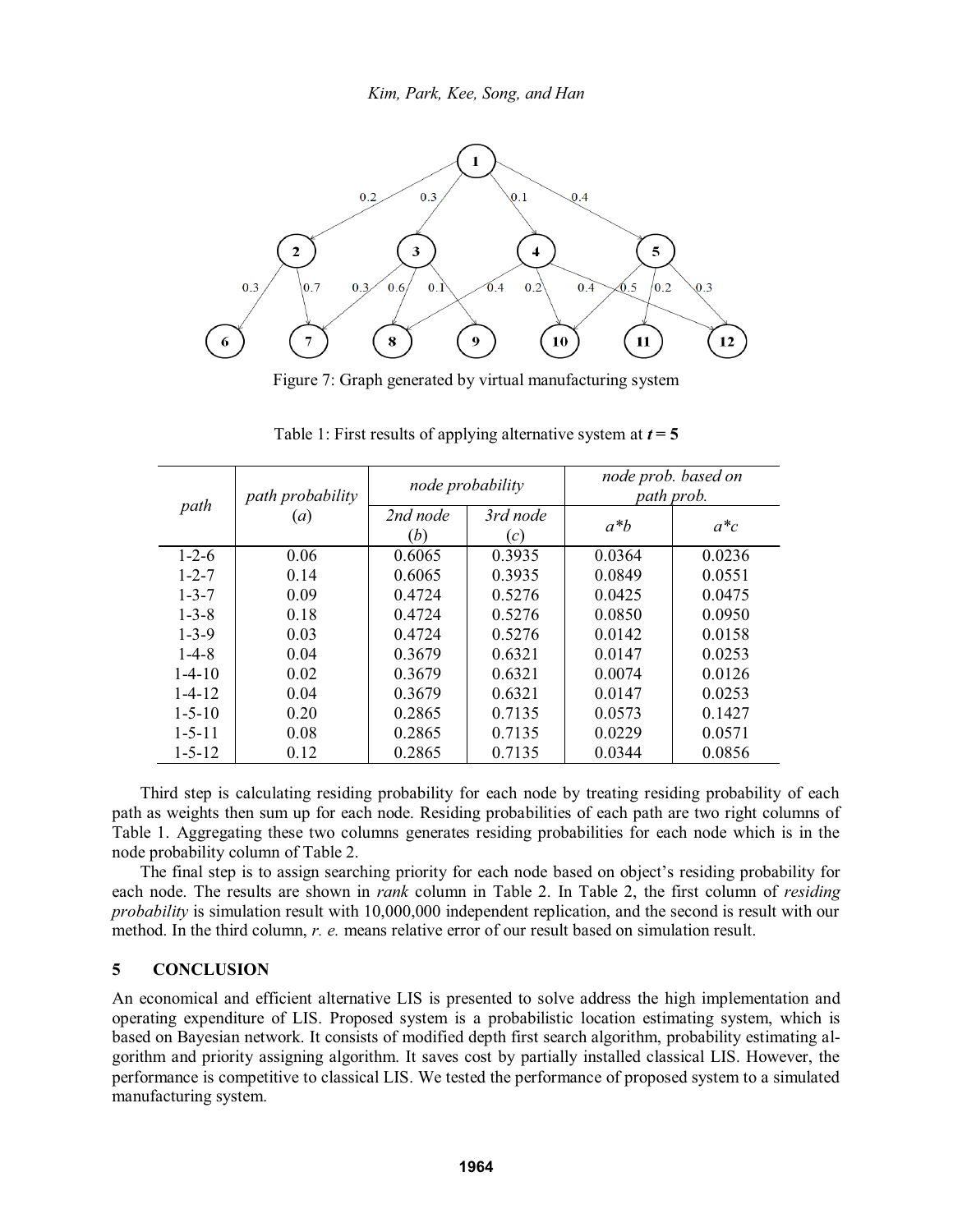| node           |            |            |        |      |
|----------------|------------|------------|--------|------|
|                | simulation | our method | r. e.  | rank |
| $\overline{2}$ | 0.1212     | 0.1213     | 0.0008 | 3    |
| 3              | 0.1417     | 0.1417     | 0.0000 | 2    |
| 4              | 0.0368     | 0.0368     | 0.0000 | 9    |
| 5              | 0.1147     | 0.1146     | 0.0009 | 5    |
| 6              | 0.0236     | 0.0236     | 0.0000 | 10   |
|                | 0.1025     | 0.1026     | 0.0010 |      |
| 8              | 0.1204     | 0.1203     | 0.0008 | 4    |
| 9              | 0.0159     | 0.0158     | 0.0063 | 11   |
| 10             | 0.1553     | 0.1553     | 0.0000 |      |
| 11             | 0.0571     | 0.0571     | 0.0000 | 8    |
| 12             | 0.1109     | 0.1109     | 0.0000 | 6    |

Table 2: Second results of applying alternative system at  $t = 5$ 

## **REFERENCES**

Brown, D.E. 2007. *RFID Implementation*, New York: McGraw Hill

- Cooper, G. 1990. Computational complexity of probabilistic inference using Bayesian belief networks. *Artificial Intelligence* 42:393-405.
- Dagum, P., and M. Luby. 1993. Approximating probabilistic inference in Bayesian belief in NP-hard. *Artificial Intelligence* 60:141-153.
- Heckerman, D. 1995. *A Tutorial on Learning With Bayesian Networks*, Technical Report, Microsoft Corporation. When the contract of the Available via: via:

<http://research.microsoft.com/apps/pubs/default.aspx?Id=69588> [accessed April 14, 2010].

- Jones, E.C., and C.A. Chung, 2008. *RFID in logistics: a practical introduction*. Boca Raton, FL: CRC Press, Taylor & Francis Group.
- Keskilammi, M., L. Sydanheimo, and M. Kivikoski. 2003. Radio Frequency Technology for Automated Manufacturing and Logistics Control. Part 1: Passive RFID Systems and the Effects of Antenna Parameters on Operational Distance. *International Journal of Advanced Manufacturing Technology*, 21:769-774.
- Lampe, M., and M. Strassner, 2003. *The Potential of RFID for Moveable Asset Management*. Workshop on Uniquitous Commerce at Ubicomp. Available via: <http://www.inf.ethz.ch/vs/publ/papers/lampe03 \_RFID> [accessed April 14, 2010].

Malcik, A. 2009. *RTLS for Dummies*, Wiley Publishing.

Song, J., C.T. Haas, and C.H. Caldas. 2007. A proximity-based method for locating RFID tagged objects, *Advanced Engineering Informatics* 21:369-376.

# **AUTHOR BIOGRAPHIES**

YUN BAE KIM is a Professor at the Sungkyunkwan university, Suwon, Korea. He received a Master's degree from University of Florida and a Ph.D degree from Rensselaer Polytechnic Institute. His current research interests are simulation methodology, agent based simulation and simulation based acquisition. His e-mail address is  $\langle$ kimyb@skku.edu>.